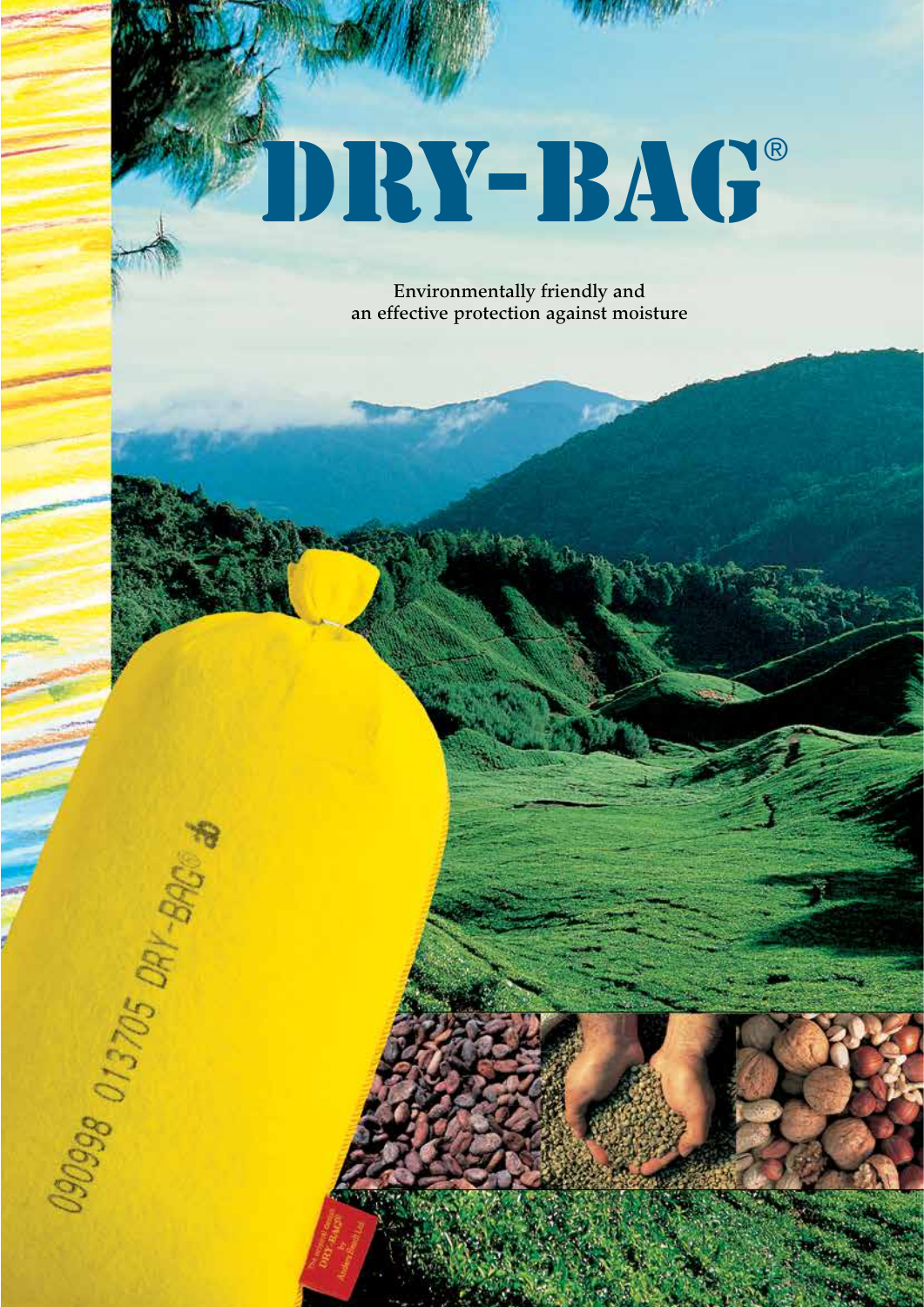



#### Environmentally friendly and an effective protection against moisture

DRY-BAG® is a unique Danish product of moler clay which, mixed with calcium chloride, picks up more moisture from the air than any other natural desiccant.

DRY-BAG® is used especially in cargoes transported by sea, air and land, protecting coffee, tea, cocoa beans, sugar, spices, steel, machinery, flowers, potato seed, milk, aluminium, and many other products against moisture damage.



DRY-BAG® is environmentally friendly and totally safe – it can be disposed of as ordinary waste after use.

You may perhaps already have experienced difficulties with your own cargo? Temperature variations lead to condensation, causing problems like mould, corrosion, rust, peeling labels, weak cartons etc.

All this is avoided by using DRY-BAG®. It is available in 9 sizes from 1 gram and up to 2000 gram.

The 2000 gram DRY-BAG® is used by many of the world's leading shipping lines and industries when transporting cargoes.

For recommendations and further information about how to use DRY-BAG® with your products, please contact us.



**WE WOULD BE DELIGHTED TO BE AT YOUR SERVICE. WE WOULD BE DELIGHTED TO BE AT YOUR SERVICE.**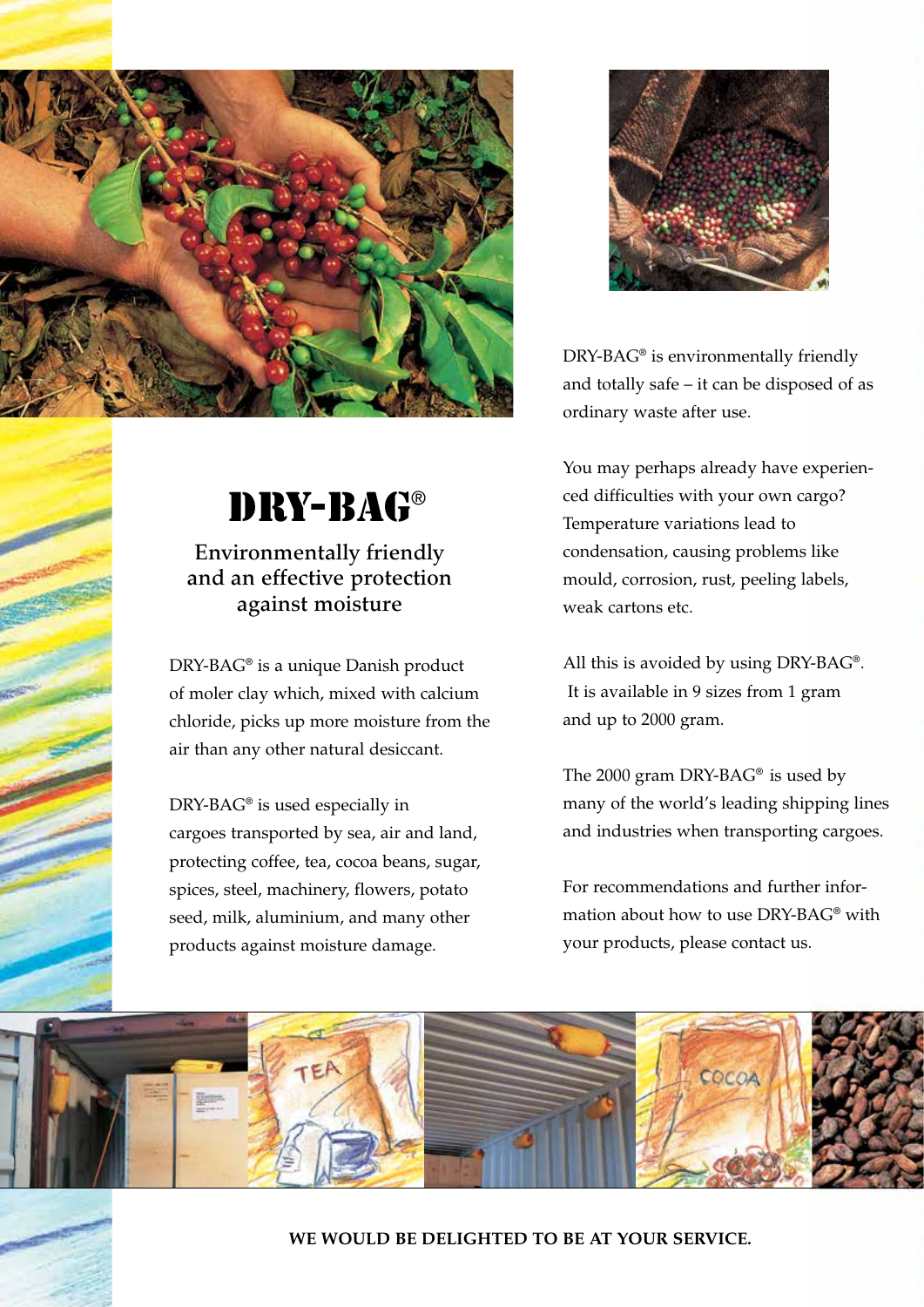## **DRI-BAG**

| <b>COMMERCIAL</b> |                                          |                                                                           |
|-------------------|------------------------------------------|---------------------------------------------------------------------------|
|                   |                                          |                                                                           |
|                   | <b>METER DELT</b>                        | <b>MATIONER</b>                                                           |
| OITUNE            | <b>NAME AND POST</b><br><b>TATING OF</b> | <b>PLASTINIAE III</b><br><b>SE WILL IT SEARS INC.</b><br><b>AISES AND</b> |
|                   |                                          | <b>SALE COLOR</b>                                                         |
|                   |                                          | <b>WE IS DESCRIPTION OF A STREET WITH</b>                                 |
|                   |                                          | <b>REPORTED AUTOMOTIVE</b>                                                |
|                   | <b>MANUFORM</b>                          |                                                                           |

**DRY-BAG**® **/ DRI-BAG**® Packed in strong 100-micron plastic bags to ensure low permeability and long storage life.



**WE WOULD BE DELIGHTED TO BE AT YOUR SERVICE. WE WOULD BE DELIGHTED TO BE AT YOUR SERVICE.**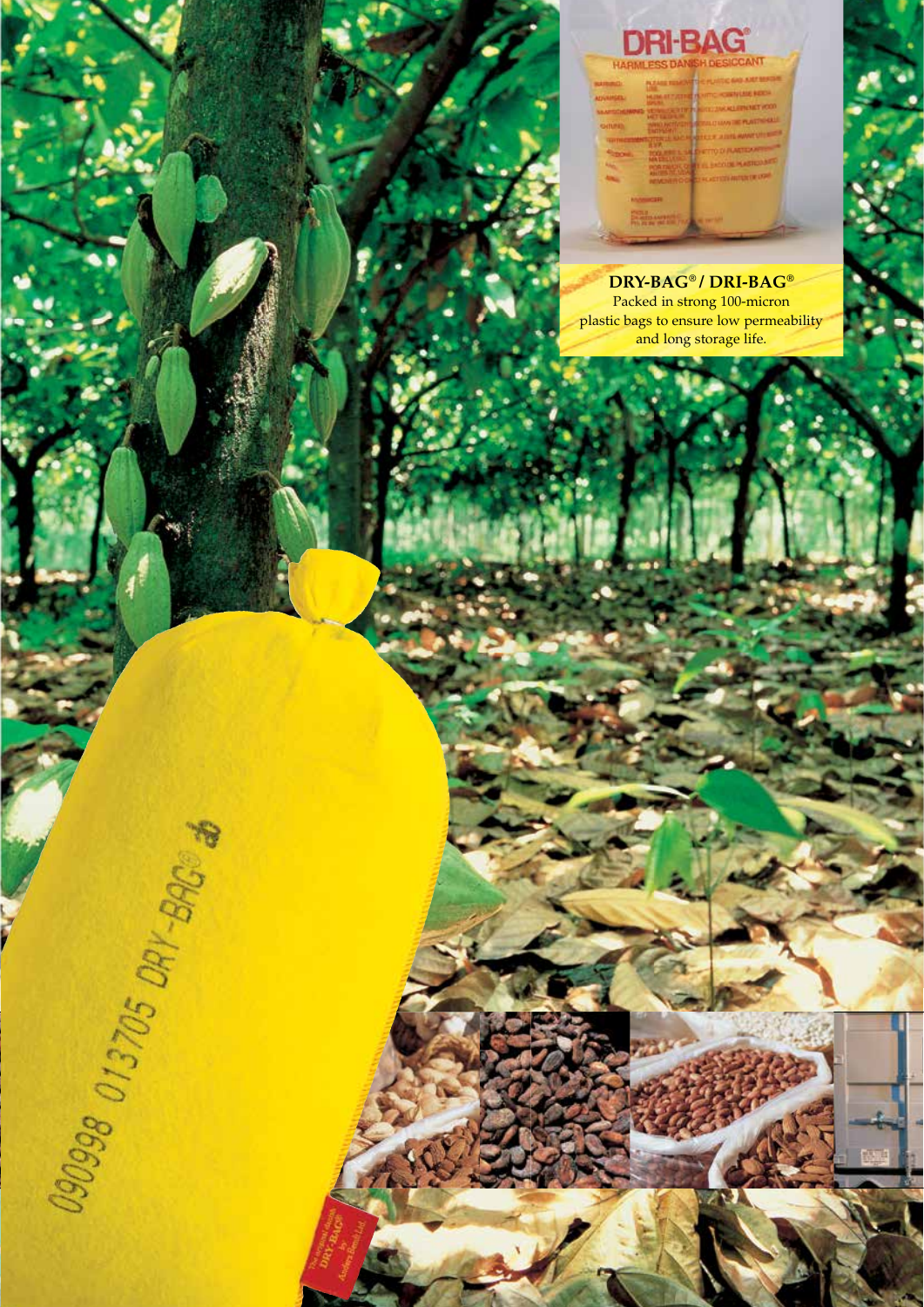

## DRY-BAG®

is available in nine standard sizes

 **1000 gm DRY-BAG**® **I** Hook. Large crated goods and short transport times.

 **500 gm DRY-BAG**® **III** Automobile interiors, cartons and machinery.

- **250 gm DRY-BAG**® **III** Medium-sized cartons and shrink-wrapped pallets.
- **100 gm DRY-BAG**® **III** Small cartons and shrink-wrapped pallets.
	- **25 gm DRY-BAG**® **III** For packaging material.
	- **10 gm DRY-BAG**® **III** For packaging material.
	- **5 gm DRY-BAG**® **III** For packaging material.
	- **1 gm DRY-BAG**® **III** For packaging material.

A HANG-BAG® is also available for bulk shipments of goods such as coffee, cocoa, etc.

All our products are DMF free.

*DRY-BAG*® *should be placed in 2 rows on top of the cargo, and evenly spread throughout the container. 1 or 2 bags should be placed on the floor near the doors.*

*HANG-BAG*® *mounted for bulk shipments*



**BAG III** 

**WE WOULD BE DELIGHTED TO BE AT YOUR SERVICE. WE WOULD BE DELIGHTED TO BE AT YOUR SERVICE.**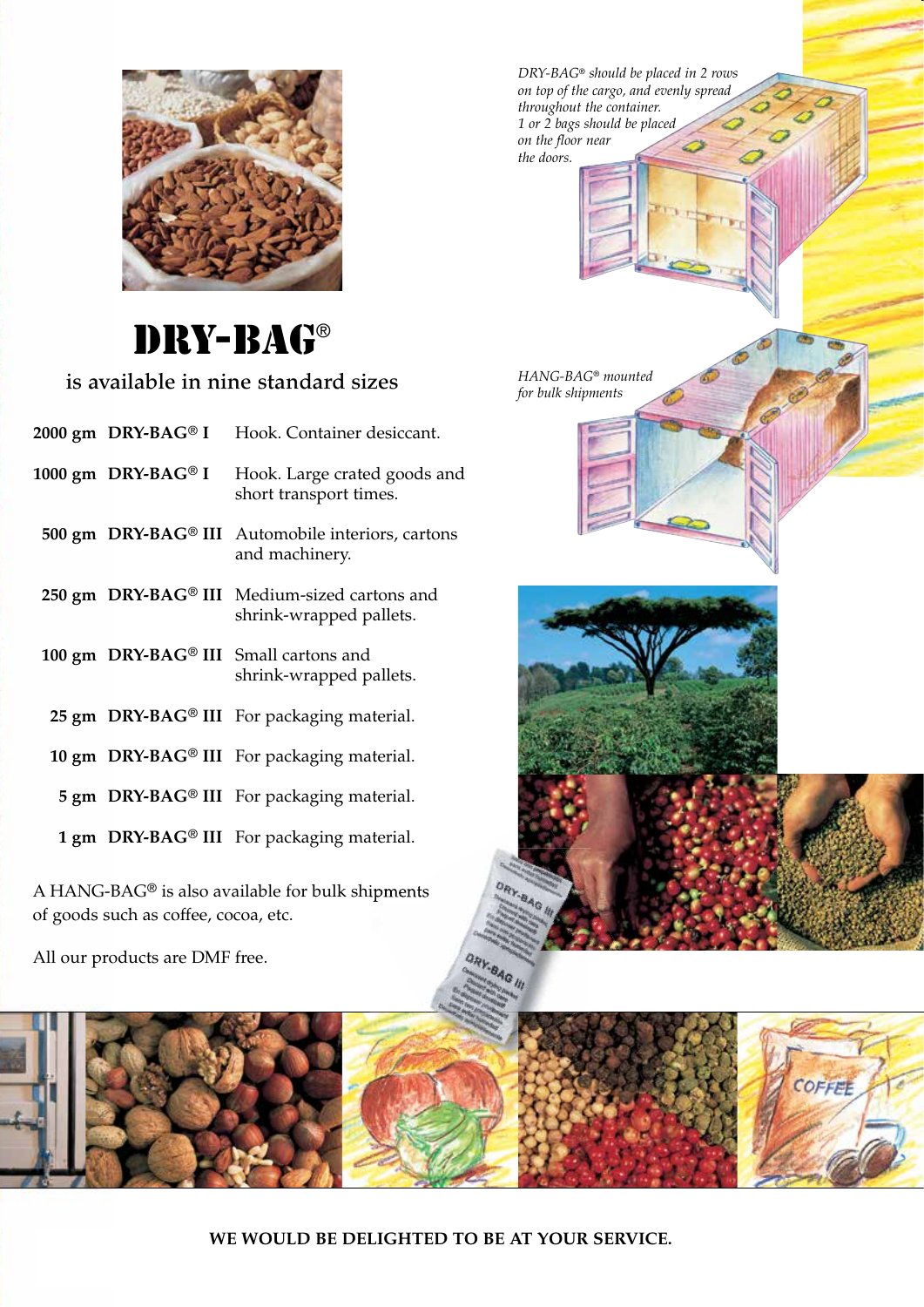#### **Product Weight Gain during CRT Desiccant Trial**





### DRY-BAG® WORKS

#### **DRY-BAG**® **is documented in independent tests as having the following capabilities:**

- Capable of adsorbing up to 75-80% of its own weight in moisture
- Adsorbs over an extended period 45-90 days
- Will not drip even when completely saturated
- 100% environmentally friendly and can be disposed of as ordinary household waste
- Can be used safely in direct conjunction with consumables such as coffee, cocoa, milk powder, etc.
- Simple and safe to use and requires no special training or protective clothing

• DRY-BAG® are "DMF free"